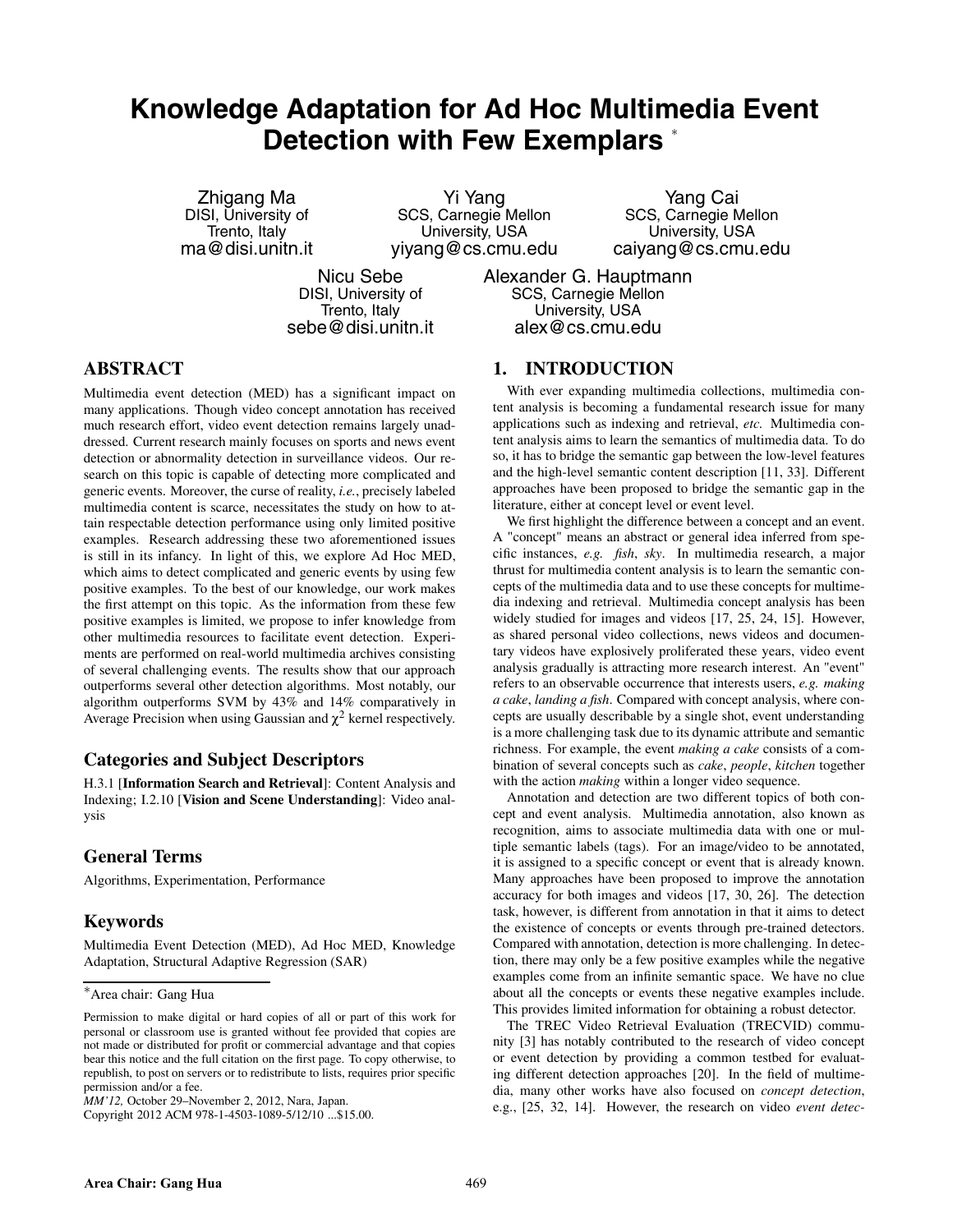*tion* is still in its infancy. Most existing research on event detection is limited to the events in sports [22, 31, 24] and news video archives [29], or those with repetitive patterns like *running* [28] or unusual events in surveillance videos [4]. In 2010, the TRECVID community launched the task of "Event detection in Internet multimedia (MED)" which aims to encourage new technologies for detecting more complicated events, *e.g.*, *landing a fish*. The definition of the MED task from National Institute of Standards and Technology (NIST) is: detect the occurrence of an event within a video clip based on an Event Kit, which contains some text description about the concept and some example videos. Though few systems have been designed for the MED task [6, 7], they only focus on predefined events. In 2012, NIST proposed an even more challenging problem of MED. The problem is how to attain respectable detection accuracy when the system is not optimized for a limited set of known events and with very few positive examples (*a.k.a.* Ad Hoc  $\text{MED}^1$ ) since precisely labeled training data are difficult to obtain in the real world. In this paper, we focus on designing a novel algorithm for Ad Hoc MED which deals with the limited number of positive training examples. To the best of our knowledge, this work is the first research on Ad Hoc MED.

Ad Hoc MED faces two major challenges, *i.e.*, complicated events and few positive examples. SVM has been shown to be the most effective tool for predefined MED [6, 7, 13]. However, it is not suitable for Ad Hoc MED when there are only a few positive examples. Since there are some available video archives with annotated concept labels, we can leverage them to facilitate Ad Hoc MED. The difficulty is that those concepts are different from the event to be detected. Hence, a method is in demand to bridge the gap between the concepts and the event, thus being able to utilize the conceptsbased videos. Inspired by [32, 12, 8], we propose to adapt the knowledge from concept level to assist in Ad Hoc MED. Specifically, we use the available video corpora with annotated concepts as our auxiliary resource and Ad Hoc MED is performed on the target videos. The concepts are relevant to the event to be detected.

The main contributions of our work are as follows:

(1) We perform the first exploration of Ad Hoc MED research by proposing a novel approach built atop knowledge adaptation.

(2) Unlike many knowledge adaptation methods, our approach does not require that auxiliary videos have the same events as the target videos. We exploit videos with several semantic *concepts* to facilitate the Ad Hoc *Event* Detection on the target videos; the event differs from the concepts and video collections are different from each other.

(3) Compared to other detectors, leveraging knowledge from an auxiliary video archive enables us to obtain improved detection rates in the target video archive with only few positive examples.

# **2. RELATED WORK**

In this section, we briefly review the related works on video semantic analysis and knowledge adaptation.

# **2.1 Video Semantic Analysis**

In the past, although multimedia event analysis has been less focused, video concept annotation has been widely studied. For instance, in [26] Tseng *et al.* have proposed using integrated mining of visual features, speech features, and frequent semantic patterns of videos for annotation. Besides, Snoek *et al.* have studied the challenging problem of automatically indexing 101 semantic concepts [25]. Their work also provides the research community with a manually annotated lexicon containing 101 semantic concepts.

In [14], a general post-filtering framework using association and temporal analysis has been proposed for concept classification.

Event detection is a more challenging problem, which has not been sufficiently studied. Most of the existing research efforts are limited to the detection of sports events, news events, unusual surveillance events or those with repetitive patterns. For example, Xu *et al.* propose using web-casting text and broadcast video to detect events from the live sports game [31]. In [29], a model based on a multi-resolution, multi-source and multi-modal bootstrapping framework has been developed for events detection in news videos. Adam *et al.* present an algorithm using multiple local monitors which collect low-level statistics to detect certain types of unusual events in surveillance videos [4]. Sports events, news events and unusual events are usually predefined so that we can identify some event-specific rules or templates to facilitate detection of the particular event. For example, to detect the event *goal* in sports videos, we can utilize people's cheers as a strong evidence. However, in Ad Hoc MED events are more generic and we do not know what the events are before conducting the detection task. Thus, the aforementioned methods may not work well for Ad Hoc MED. Wang *et al.* have proposed a new motion feature by using motion relativity and visual relatedness for event detection [28]. Their approach primarily applies to events that have repetitive motion attributes and are usually describable by a single shot, *e.g. walking* and *dancing*. In contrast, Ad Hoc MED focuses on events that have varying motion attributes within a longer video sequence. For instance, *making a cake* includes different motions such as getting the flour, adding water and baking within a longer video sequence. Moreover, there are few positive examples for training. Thus, the approach in [28] is unsuitable for Ad Hoc MED.

More recently, some researchers began to study the predefined MED [6, 7, 13]. Compared to sports events, news events, unusual surveillance events or those with repetitive patterns, the events in predefined MED are more complicated and difficult to detect. In predefined MED, SVM is widely used and shows good performance. As opposed to predefined MED, we focus on an even more difficult problem Ad Hoc MED, which detects generic events. However, SVM is not suitable for Ad Hoc MED due to the "curse of reality", *i.e.*, few precisely labeled positive examples are provided. Therefore, effective algorithms are in demand for Ad Hoc MED to promote video semantic analysis to a more mature level.

### **2.2 Knowledge Adaptation for Multimedia Analysis**

Knowledge adaptation, also known as transfer learning, aims to propagate the knowledge from an auxiliary domain to a target domain [32, 12, 8, 10]. A number of algorithms have been proposed but most of them require that the auxiliary domain and the target domain have the same classes. However, Ad Hoc MED deals with very complicated events which are not predefined and come from unlimited semantic space. Hence, most existing methods are not applicable. For example, Yang *et al.* have proposed to use Adaptive SVMs for cross-domain video concept detection [32]. The method obtained encouraging results but has some shortcomings. The proposed approach requires that the auxiliary videos and the target videos have the same video concepts. However, in Ad Hoc MED the event to be detected is unknown before we perform the detection task. Collecting many auxiliary videos with the same event description as the target videos is impossible. Jiang *et al.* [12] have used the image context of Flickr to select concept detectors. These pre-selected detectors are then refined by the semantic context transfer from the target domain. In this way, more precise concept detectors are obtained for video search. The proposed method

<sup>1</sup>http://www.nist.gov/itl/iad/mig/med12.cfm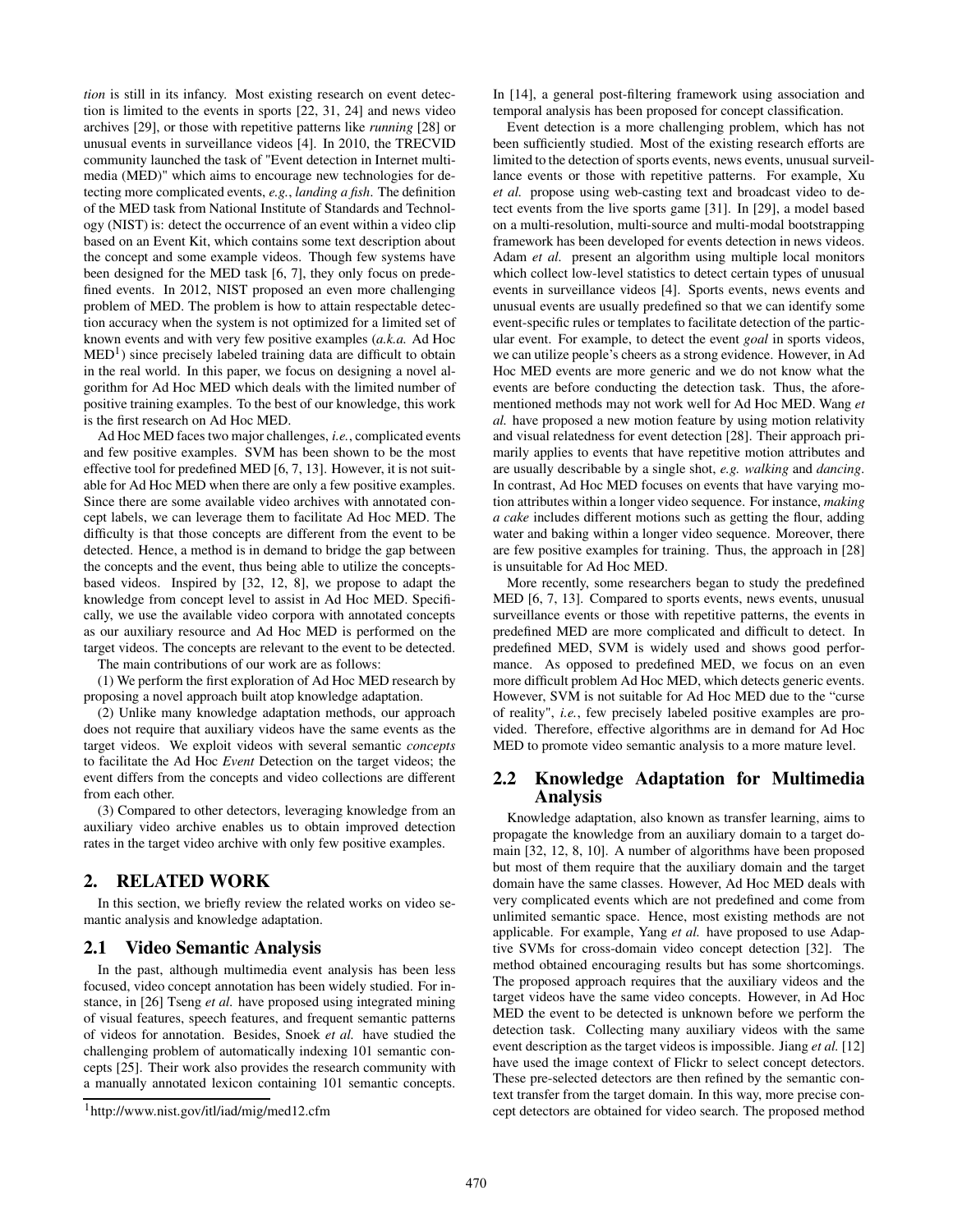

**Figure 1: The illustration of our framework. We first map the low-level features of the auxiliary and target videos into a Hilbert Space. The video concept classifier and the video event detector presumably have common components which contain irrelevance and noise. We propose to remove such negative information by optimizing the concept classifier and the event detector jointly.**

is interesting but the selected concept detectors cannot be handily used for event detection without other sophisticated algorithms. Besides, as in Ad Hoc MED we only have very few positive examples, using these examples to refine the concept detectors is not reliable. Another algorithm proposed by Duan *et al.* [8] realizes event recognition of consumer videos by leveraging web videos. Their method does not require that the auxiliary domain and the target domain have the same events. However, the approach is very time consuming so it is not suitable for real-world applications.

To progress beyond these aforementioned works, we propose a new knowledge adaptation method for Ad Hoc MED. It explores the shared knowledge between the concepts-based auxiliary videos and the event-based target videos. The shared knowledge can be used to refine the detector of the target videos for Ad Hoc MED. Different from the state of the art, our algorithm does not require that the auxiliary videos have the same event as the target videos. It is also computationally efficient.

# **3. VIDEO REPRESENTATION**

Now we illustrate our framework for Ad Hoc MED. Figure 1 shows the framework of our approach. The video archive where the Ad Hoc MED is to be conducted is our target domain. The lowlevel features of both auxiliary and target videos are mapped into a Hilbert Space where the shared knowledge between them is to be explored. The video concept classifier and the video event detector presumably have common components which contain irrelevance and noise. We propose to remove such components by optimizing the concept classifier and the event detector jointly, thereby resulting in a more discriminative event detector when we have very few positive examples.

We first introduce the video representation in this section. It has been demonstrated that using multiple features for multimedia representation always yields better performance [34, 13]. We use the SIFT feature [16] and CSIFT feature [27] for video representation. Considering computational efficiency, we use a shot boundary detection algorithm to extract key frames. The shot boundary detection algorithm works as follows: First, it calculates the color histogram of every 5 frames; Second, it subtracts the histogram with that of the previous frame; Third, the frame will be a shot boundary if the subtracted value is larger than an empirically set threshold. Once we get the shot, the frame in the middle of the shot is used to represent that shot. Then we use the Harris-Laplace interest point detector to detect interest points. The SIFT/CSIFT descriptor is subsequently used and we obtain a 4096 dimension Bag-of-Words feature, for which we sum over all the interest points in a video, which is then normalized. The SIFT and CSIFT features are further combined so we use an 8192 dimension feature to represent each video.

Suppose there are  $n_t$  training videos for event detector training. The training videos consist of both positive and negative examples. Denote  $X_t = [x_t^1, x_t^2, ..., x_t^{n_t}] \in \mathbb{R}^{d \times n_t}$  as the BoW feature of these training videos. *d* is the feature dimension  $(d = 8192$  in this paper). As it has been reported that kernelization is an effective way to deal with BoW features for video analysis [6], after extracting BoW features from the videos, we leverage kernel tricks to transform  $x_t^i$  to  $\tilde{x}_t^i$ . Specifically, we perform full rank principal component analysis in another Hilbert Space  $H$ , which is related to the input space by a nonlinear map  $\Phi : \mathbb{R}^d \to H$ . The covariance ma-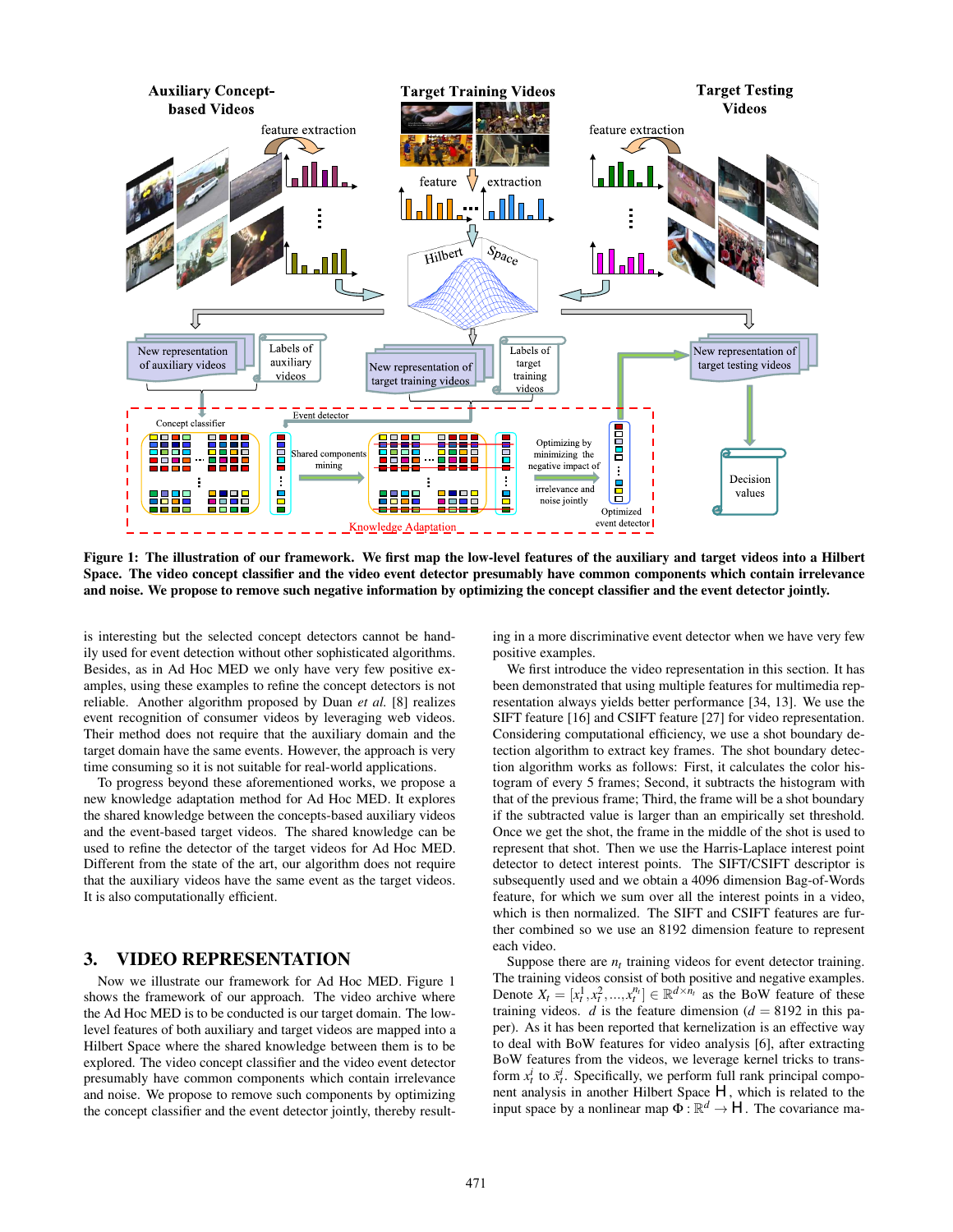trix in *H* is given by  $C_H = \frac{1}{n_t} \sum_{i=1}^{n_t} \Phi(x_t^i) \Phi(x_t^i)^T$  [23], where  $x_t^i$  is the *i th* training MED video sequence. We aim to find eigenvalues  $\lambda \geq 0$  and eigenvectors *V* satisfying  $\lambda V = CV$ . Although *H* could have an arbitrarily large, possibly infinite dimensionality, the inner product of any two data  $\Phi(x_i)$  and  $\Phi(x_i)$  can be explicitly expressed by a kernel matrix *K*, *i.e.*,  $K_{ij} = (\Phi(x_i) \cdot \Phi(x_j))$ . It turns out that we need to solve the eigenvalue problem  $n_t \lambda \alpha = K \alpha$ , where  $\alpha = [\alpha_1, ..., \alpha_{n_t}]^T$  are coefficients such that  $V = \sum_{i=1}^{n_t} \alpha_i \Phi(x_t^i)$  [23]. Let  $\alpha^1, ..., \alpha^r$  be the normalized eigenvectors corresponding to all the non-zero eigenvalues  $0 < \lambda_1 \leq ... \leq \lambda_r$ . For a testing video sequence  $x_{te}$  and an auxiliary video sequence  $x_a$ , the projection into the eigenvectors  $V^p(1 \leq p \leq r)$  in *H* can be computed according to  $\sum_{i=1}^{n_t} \alpha_i^p \left( \Phi(x_t^i) \cdot \hat{\Phi(x_{te})} \right)$  and  $\sum_{i=1}^{n_t} \alpha_i^p \left( \Phi(x_t^i) \cdot \hat{\Phi(x_a)} \right)$ .

# **4. CONCEPTS ADAPTATION ASSISTED EVENT DETECTION**

Next, we explain how the knowledge adaptation is accomplished for Ad Hoc MED. Our approach is grounded on two components: one is the knowledge from the available target training examples and the other one is the knowledge propagated from the auxiliary concepts-based videos.

We first demonstrate how to exploit the knowledge from the target training examples. Denote the target training videos in *H* by  $\widetilde{X}_t = [\tilde{x}_t^1, \tilde{x}_t^2, ..., \tilde{x}_t^{n_t}] \in \mathbb{R}^{d_h \times n_t}$ .  $y_t = [y_t^1, y_t^2, ..., y_t^{n_t}]^T \in \{0, 1\}^{n_t \times 1}$  are the labels for the target training videos.  $y_t^i = 1$  if the *i*<sup>th</sup> video  $x_t^i$  is a positive example whereas  $y_t^i = 0$  otherwise. The low-level representations and high-level semantics of videos can be associated by a decision function *f* which, for an input video sequence *x*, predicts an output *y*. In this paper, we define *ft* as:

$$
f_t(\tilde{X}_t^i) = \tilde{X}_t^T W_t + 1_t b_t,\tag{1}
$$

where  $W_t \in \mathbb{R}^{d_h \times 1}$  is an event detector which correlates  $\tilde{X}_t$  with their labels *y<sub>t</sub>*. *b<sub>t</sub>* ∈  $\mathbb{R}^1$  is a bias term and  $1_t \in \mathbb{R}^{n_t \times 1}$  denotes a column vector with all ones.  $f_t$  is decided by minimizing the following objective based on the training examples  $X_t$  and their labels  $y_t$ :

$$
\min_{f_t} loss(f_t(X_t), y_t) + \mu \Omega(f_t). \tag{2}
$$

 $loss(\cdot)$  is a loss function and  $\alpha \Omega(f_t)$  is the regularization function on  $f_t$  with  $\mu$  as its parameter. Different loss functions such as the hinge loss and the least square loss can be used. In this paper, we use the  $\ell_{2,1}$ -norm based loss function because it is robust to outliers [18]. Thus, Eq. (2) is reformulated as:

$$
\min_{W_t, b_t} \left\| \tilde{X}_t^T W_t + 1_t b_t - y_t \right\|_{2,1} + \mu \Omega(W_t). \tag{3}
$$

Now we show how to adapt the knowledge from auxiliary videos which are associated with different concepts to assist in Ad Hoc MED. Denote the auxiliary videos in *H* by  $\tilde{X}_a = [\tilde{x}_a^1, \tilde{x}_a^2, ..., \tilde{x}_a^{n_a}] \in$  $\mathbb{R}^{d_h \times n_a}$ .  $Y_a = [y_a^1, y_a^2, \dots, y_a^{n_a}]^T \in \{0, 1\}^{n_a \times c_a}$  is their label matrix where  $c_a$  indicates that there are  $c_a$  different concepts.  $Y_a^{ij}$  denotes the *j*<sup>th</sup> datum of  $y_a^i$  and  $Y_a^{ij} = 1$  if  $x_a^i$  belongs to the *j*<sup>th</sup> concept, while  $Y_a^{ij} = 0$  otherwise. The fundamental step is to mine the correlation between the low-level representations and high-level semantics of the auxiliary concepts-based videos. Similarly to Eq. (3), we realize that by the following objective:

$$
\min_{W_a, b_a} \left\| \tilde{X}_a^T W_a + 1_a b_a - Y_a \right\|_{2,1} + \gamma \Omega(W_a)
$$
\n(4)

where a concept classifier  $W_a \in \mathbb{R}^{d_h \times c_a}$  is used to correlate  $\tilde{X}_a$  with their labels  $Y_a$ .  $b_a \in \mathbb{R}^{1 \times c_a}$  is a bias term and  $1_a \in \mathbb{R}^{n_a \times 1}$  is a column vector with all ones.

Next, we illustrate how to adapt knowledge from the auxiliary concepts-based videos for a more discriminating event detector. The concepts-based videos presumably share some common components with the target event-based videos. For instance, the concepts *fish*, *water*, *people* are relevant with the event *landing a fish*. It is reasonable to leverage such relevance to improve the target event detection when we have only few positive examples. As the classifier  $W_a$  and the detector  $W_t$  correlate the low-level representations with the high-level concepts and event for each domain respectively, we explore the shared knowledge between the two to optimize the learning of  $W_t$ . The video representation in  $H$  is potentially noisy. In Ad Hoc MED, only few training examples are provided. The limited information is usually not sufficient to effectively deal with the underlying noise. On the other hand, the concepts of  $\tilde{X}_a$  and the event of  $\tilde{X}_t$  are related and grounded on similar low-level representations. The irrelevant or noisy components in  $W_a$  and  $W_t$  should be similar, which can be uncovered by learning  $W_a$  and  $W_t$  jointly. Thus, we exploit the concept classifier  $W_a$  to help remove the noise in  $W_t$  for a more discriminative event detector.

Denote  $W_a = [w_a^1, ..., w_a^{d^h}]^T$ ,  $W_t = [w_t^1, ..., w_t^{d^h}]^T$ . Then we combine them and define a joint analyzer  $W = [w^1, ..., w^{d^h}]$  where  $w^i$  is the horizontal concatenation of  $w_a^i$  and  $w_t^i$ , *i.e.*,  $w^i = [w_a^i, w_t^i]$ . In this sense, *wi* reflects the joint information from the auxiliary videos and the target training videos. Through proper optimization of *wi*, we can remove the shared irrelevant or noisy components. Previous work has shown that sparse models are useful for feature selection by eliminating redundancy and noise [5, 19, 18]. The sparse models are used to make some of the feature coefficients shrink to zeros to achieve feature selection. These works, though focusing on different problems, provide us with the inspiration that the "shrinking to zero" idea can be applied to uncover the common structures shared by the concept classifier and the event detector. In this way, we can similarly remove the shared irrelevance and noise, thus obtaining a more discriminative event detector. Specifically, we propose

to minimize  $\|W\|_{2,p} =$  $\int d_h$  $\sum_{i=1}^{d_h} \left( \sum_{j=1}^{c_a+1} \right)$  $\left|W_{ij}\right|\right)^{\frac{p}{2}}$  to achieve that goal.

 $\left\| \cdot \right\|_{2,p}$  denotes the  $\ell_{2,p}$ -norm (0 < p < 2). By minimizing  $\left\| W \right\|_{2,p}$ , we can reduce the negative impact of the irrelevant or noisy  $w_i$ 's. *p* is used to control the degree of shared structures. The lower *p* is, the more correlated are the concept classifier and the event detector. Consequently, we can obtain an optimal event detector *Wt* .

To this end, we propose the following objective function to adapt the knowledge from auxiliary videos for Ad Hoc MED:

$$
\min_{W_a, W_t, b_a, b_t} \left\| \tilde{X}_a^T W_a + 1_a b_a - Y_a \right\|_{2,1} + \left\| \tilde{X}_t^T W_t + 1_t b_t - y_t \right\|_{2,1} \n+ \alpha \left( \sum_{i=1}^{d_h} \left( \sum_{j=1}^{c_a+1} |W_{ij}| \right)^{\frac{p}{2}} \right)^{\frac{1}{p}} + \beta (\|W_a\|_F^2 + \|W_t\|_F^2)
$$
\n(5)

where  $\beta(||W_a||_F^2 + ||W_t||_F^2)$  is added to control the capacity of the classifier and the detector.

Once  $W_t$  is obtained, we apply it to the testing videos in  $H$  for event detection. Our method builds upon the knowledge adaptation from concepts-based videos to event-based videos by leveraging the shared structures between them. We therefore name it Structural Adaptive Regression (SAR).

### **5. OPTIMIZING THE EVENT DETECTOR**

In this section, we present our solution for obtaining the target event detector. Our problem in Eq. (5) involves the  $\ell_{2,1}$ -norm and the  $\ell_{2,p}$ -norm which are both non-smooth and cannot be solved in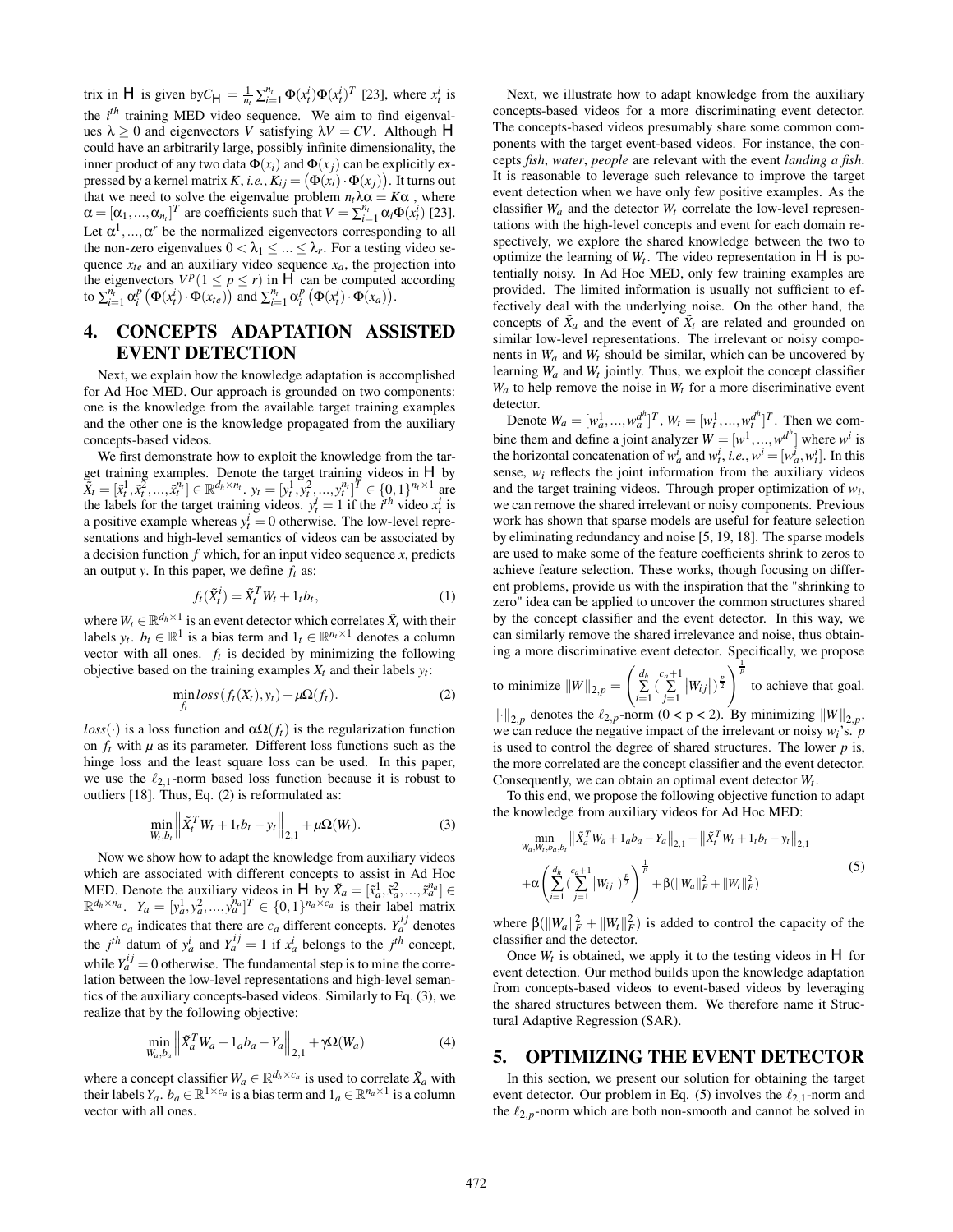a closed form. We propose to solve it as follows. For the detailed solution, please see Appendix.

Denote  $\tilde{X}_a^T W_a - Y_a = [u^1, ..., u^{n_a}]^T$ ,  $\tilde{X}_t^T W_t - y_t = [v^1, ..., v^{n_t}]^T$ . Next, we define three diagonal matrices  $D_a$ ,  $D_t$  and  $D$  with their diagonal elements  $D_a^{ii} = \frac{1}{2||u^i||_2}, D_t^{ii} = \frac{1}{2||v^i||_2}, D^{ii} = \frac{1}{\frac{2}{\rho}||w^i||_2^{2-\rho}}$  respectively. In this way, we can get the concept classifier  $W_a$  as:

$$
W_a = (\tilde{X}_a H_a D_a H_a \tilde{X}_a^T + \alpha D + \beta I_d)^{-1} \tilde{X}_a H_a D_a H_a Y_a \tag{6}
$$

 $H_a = I_a - \frac{1}{n_a} 1_a 1_a^T$ .  $I_a \in \mathbb{R}^{n_a \times n_a}$  and  $I_d \in \mathbb{R}^{d_h \times d_h}$  are two identity matrices. The event detector  $W_t$  is obtained as:

$$
W_t = (\tilde{X}_t H_t D_t H_t \tilde{X}_t^T + \alpha D + \beta I_d)^{-1} \tilde{X}_t H_t D_t H_t y_t.
$$
 (7)

where  $H_t = I_t - \frac{1}{n_t} \mathbb{1}_t \mathbb{1}_t^T$  and  $I_t \in \mathbb{R}^{n_t \times n_t}$  is an identity matrix.

Next, we propose Algorithm 1 to solve the objective function in Eq. (5). It can be proved that the objective function in Eq. (5) is convex and the objective function value monotonically decreases in each iteration until convergence using Algorithm 1. Due to the space limit, we omit the proof. For training, the computational complexity of Algorithm 1 is  $O(d_h^3)$ . Note that  $d_h \le n_t$  because usually there are few training examples in Ad Hoc MED. Thus, the training process is not very computationally expensive. During testing, computing kernels between the testing data and the training data is the most expensive process. Suppose there are *nte* testing videos, we need to compute  $n_t n_{te}$  kernels. Each datum is  $d_h$  dimensional so the complexity is  $O(d_h n_t n_{te})$ .

**Algorithm 1:** Optimizing the event detector.

**Input:**

The auxiliary data  $\tilde{X}_a \in \mathbb{R}^{d_h \times n_a}, Y_a \in \mathbb{R}^{n_a \times c_a}$ ;

The target training data  $\tilde{X}_t \in \mathbb{R}^{d_h \times n_t}, y_t \in \mathbb{R}^{n_t \times 1}$ ;

Parameters  $\alpha$  and  $\beta$ .

#### **Output:**

Optimized  $W_t \in \mathbb{R}^{d_h \times 1}$  and  $b_t \in \mathbb{R}^1$ .

1: Set 
$$
t = 0
$$
, initialize  $W_a \in \mathbb{R}^{d_h \times c_a}$  and  $W_t \in \mathbb{R}^{d_h \times 1}$  randomly;

2: **repeat**

Compute 
$$
\tilde{X}_a^T W_a - Y_a = [u^1, ..., u^{n_a}]^T
$$
,  
\n $\tilde{X}_t^T W_t - y_t = [v^1, ..., v^{n_t}]^T$ , and  $W = [w^1, ..., w^d]^T$ ;  
\nCompute the diagonal matrix  $D_a^t$ ,  $D_t^t$  and  $D^t$  according to  
\n $D_a^u = \frac{1}{2||u^t||_2}$ ,  $D_t^u = \frac{1}{2||v^t||_2}$ , and  $D^{u} = \frac{1}{\frac{2}{p}||w^t||_2^{2-p}}$  respectively;  
\nUpdate  $W_a^{t+1}$  as:  
\n $W_a^{t+1} = (\tilde{X}_a H_a D_a \tilde{X}_a^T + \alpha D + \beta I_d)^{-1} \tilde{X}_a H_a D_a H_a Y_a^T$ ;  
\nUpdate  $b_a^{t+1}$  as:  $b_a^{t+1} = \frac{1}{n_a} 1_a^T Y_a - \frac{1}{n_a} 1_a^T \tilde{X}_a^T W_a^{t+1}$ ;  
\nUpdate  $W_t^{t+1}$  as:  
\n $W_t^{t+1} = (\tilde{X}_t H_t D_t \tilde{X}_t^T + \alpha D + \beta I_d)^{-1} \tilde{X}_t H_t D_t H_t Y_t^T$ ;  
\nUpdate  $b_t^{t+1}$  as:  $b_t^{t+1} = \frac{1}{n_t} 1_t^T y_t - \frac{1}{n_t} 1_t^T \tilde{X}_t^T W_t^{t+1}$ ;  
\n $t = t + 1$ .  
\nuntil Convergence;  
\n3: Return  $W_t$  and  $b_t$ .

# **6. EXPERIMENTS**

In this section, we present the experiments which aim to evaluate the performance of our Structural Adaptive Regression (SAR) for Ad Hoc MED.

### **6.1 Datasets**

NIST has provided so far the largest video corpora for MED. Our experiments on Ad Hoc MED are conducted on the TRECVID MED 2010 (MED10) and TRECVID MED 2011 (MED11) development set.  $\text{MED10}^2$  includes 3 events defined by NIST, which are *Making a cake*, *Batting a run*, and *Assembling a shelter*. MED113 includes 15 events, *i.e.*, *Attempting a board trick*, *Feeding an animal*, *Landing a fish*, *Wedding ceremony*, *Working on a woodworking project*, *Birthday party*, *Changing a vehicle tire*, *Flash mob gathering*, *Getting a vehicle unstuck*, *Grooming an animal*, *Making a sandwich*, *Parade*, *Parkour*, *Repairing an appliance* and *Working on a sewing project*. The two datasets are combined together (MED10-11 for short) in our experiments so we have a dataset of 9822 video clips consisting of 361,623 key frames.

We use the development set from TRECVID 2011 semantic indexing task (SIN11) as the auxiliary videos. The SIN11 covers 346 concepts but some of them have few positive examples. Additionally, "events" usually refer to "semantically meaningful human activities, taking place within a selected environment and containing a number of necessary objects [9]." Hence, we removed the concepts with few positive examples and selected 65 concepts that are related to human, environment and objects. We thus use a subset with 2529 video frames.

### **6.2 Setup**

The videos are represented by the SIFT and CSIFT features. We ran our program on the Carnegie Mellon University Parallel Data Lab cluster, which contains 300 cores, to extract features and perform the bag-of-words mapping.

According to the MED task definition from NIST, each event is detected independently. Therefore, there are 18 individual detection tasks. NIST has defined that the number of positive training examples is 10 for Ad Hoc MED [2]. However, there is no standard training and testing set partition provided by NIST. Hence, we randomly split the MED10-11 dataset into two subsets, one as the training set and the other one as the testing set. We follow the Ad Hoc MED definition by NIST and randomly select 10 positive examples for each event. Another 300 negative examples are selected and combined with the positive examples as the training data. The remaining 9512 videos are our testing data. The experiments are independently repeated 5 times with randomly selected positive and negative examples. The average results are reported.

We use three evaluation metrics. The first one, Minimum NDC (MinNDC), is officially used by NIST in TRECVID MED 2011 evaluation [1]. Lower MinNDC indicates better detection performance. The second one is the Probability of Miss-Detection based on the Detection Threshold 12.5. This evaluation metric is used by NIST in TRECVID MED 2012 [2] to evaluate MED performance. We denote it Pmd@TER=12.5 for short. Likewise, lower Pmd@TER=12.5 indicates better performance. For more details about the above two evaluation metrics, please see the TRECVID 2011 and 2012 evaluation plans [1, 2]. The third one is Average Precision (AP). Higher AP indicates better performance.

### **6.3 Ad Hoc MED Results**

In this section, we show the Ad Hoc MED results. As SVM is the most widely used and robust event detector for MED [13, 6, 11, 28], we first compare our method SAR with SVM. We use two kernels, *i.e.*, Gaussian kernel and  $\chi^2$  kernel for both SAR and SVM. To be clear, we use G-SAR, G-SVM,  $\chi^2$ -SAR and  $\chi^2$ -SVM to refer

<sup>2</sup>http://nist.gov/itl/iad/mig/med10.cfm

<sup>3</sup>http://www.nist.gov/itl/iad/mig/med11.cfm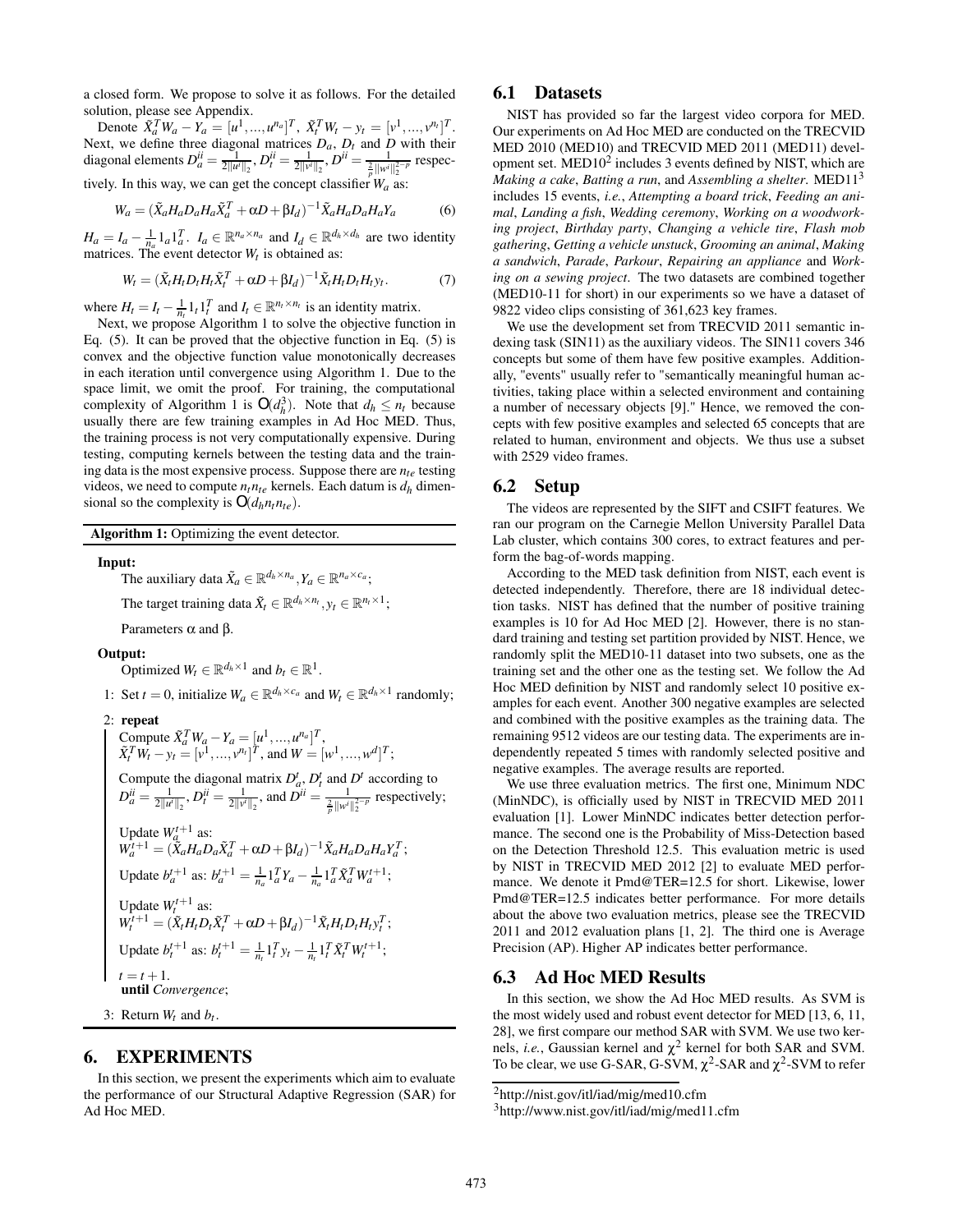**Table 1: Average detection accuracy of SAR and SVM using Gaussian kernel. LOWER MinNDC and Pmd@TER=12.5 indicate BETTER performance. HIGHER AP indicates BET-TER performance. Better results are highlighted in bold.**

| Evaluation Metric   G-SVM |       | G-SAR |
|---------------------------|-------|-------|
| MinNDC.                   | 0.954 | 0.910 |
| $Pmd@TER=12.5$            | 0.751 | 0.674 |
| ΔP                        | 0.072 | 0.103 |

**Table 2: Average detection accuracy of SAR and SVM using** χ<sup>2</sup> **kernel. LOWER MinNDC and Pmd@TER=12.5 indicate BETTER performance. HIGHER AP indicates BETTER performance. Better results are highlighted in bold.**

| <b>Evaluation Metric</b> | $\gamma^2$ -SVM | $\gamma^2$ -SAR |
|--------------------------|-----------------|-----------------|
| MinNDC.                  | 0.904           | 0.881           |
| $Pmd@TER=12.5$           | 0.665           | 0.626           |
| ΔP                       | 0.115           | 0.131           |

to different implementations. For SAR, we tune the two parameters α and β both from  $\{10^{-3}, 10^{-2}, ..., 10^{2}, 10^{3}\}$ , and the parameter *p* from {0.5,1,1.5}. For SVM, we use LIBSVM and tune the parameters *C* and  $\gamma$  similarly from  $\{10^{-3}, 10^{-2}, ..., 10^{2}, 10^{3}\}$ . We report the best results for each algorithm.

Figure 2 shows the comparison between the four approaches. Note that LOWER MinNDC and Pmd@TER=12.5 indicate BET-TER performance; HIGHER AP indicates BETTER performance. We observe that: 1) In general,  $\chi^2$ -SAR and  $\chi^2$ -SVM are better than G-SAR and G-SVM respectively, demonstrating that  $\chi^2$  kernel is better than Gaussian kernel for video analysis. 2)  $\chi^2$ -SAR proposed in this paper is consistently the most competitive algorithm. Specifically,  $\chi^2$ -SAR attains the best detection performance for 14, 14 and 13 events in MinNDC, Pmd@TER=12.5 and AP respectively;  $\chi^2$ -SAR gets the advantageous performance for the remaining events. 3) For average performance over the 18 events, G-SAR,  $\chi^2$ -SAR outperform G-SVM,  $\chi^2$ -SVM respectively using all the three evaluation metrics. The detailed numbers of the average results are listed in Table 1 and Table 2. 4) We also notice that the performance of G-SAR does not change significantly compared with  $\chi^2$ -SAR. However, for most events, the performance of G-SVM drops drastically compared with  $\chi^2$ -SVM, which indicates that SVM is sensitive to kernel change. In fact, the advantage of G-SAR over G-SVM is remarkably large for many events. For few events, *e.g.*, *Working on a woodworking project* and *Grooming an animal*,  $\chi^2$ -SAR is worse than  $\chi^2$ -SVM. Nonetheless, G-SAR outperforms G-SVM dramatically.

Next, we add two state of the art detectors for comparison:

(1) TaylorBoost [21]: a state of the art algorithm extended from AdaBoost.

(2) Adaptive Multiple Kernel Learning (A-MKL) [8]: a recent knowledge adaptation algorithm built upon SVM.

For these algorithms, we use the code shared by the authors. A-MKL is a knowledge adaptation based algorithm, which similarly utilizes the SIN11 dataset as auxiliary data.

Since  $\chi^2$ -SAR and  $\chi^2$ -SVM show better performance in the last experiment, we only list their results to compare with the other three approaches. Note that we use SAR and SVM for short here.

Figure 3 shows the detection results of different approaches. Note that lower MinNDC and Pmd@TER=12.5 indicate better performance; higher AP indicates better performance. We can see that our method SAR is still the most competitive algorithm. Specifically, SAR is the best for 14, 13 and 10 events in MinNDC, Pmd@TER=12.5 and AP respectively. For the remaining events, SAR obtains the advantageous performance. For average performance, SAR is the best algorithm using all the three evaluation metrics. We also observe that A-MKL generally attains the second best performance. However, we would point out that A-MKL is not suitable for large scale multimedia analysis due to its low computational efficiency. The calculation of 80 different kernel matrices consumes up to 30GB memory and the detection for one event is much more computationally expensive than our algorithm.

### **6.4 Using Fewer Concepts**

To study whether the number of concepts affects the Ad Hoc MED performance, we conduct an experiment by choosing fewer concepts out of the 65 concepts from the auxiliary videos. We manually selected 30 concepts which are supposed to be most related to generic events. The videos related to these 30 concepts are used as auxiliary data. Figure 4 displays the corresponding results. We only show the results in Average Precision due to the space limit. It can be seen that the performance does not vary much when using only 30 auxiliary concepts. This observation indicates that it is not very critical to decide how many concepts should be selected as auxiliary knowledge with our method.

### **6.5 Do Negative Examples Help?**

We further conduct an experiment to evaluate whether negative examples contribute much to the detection accuracy by reducing the number of negative examples to 100. Figure 5 shows the performance comparison between using 100 negative examples and using 300 negative examples. Similarly, Average Precision is chosen as the evaluation metric. It can be seen that using 300 negative examples is clearly better than merely using 100 negative examples, which indicates that negative examples do help improve the detection accuracy. Since negative examples are quite easy to obtain in the real world, it is reasonable and beneficial to leverage such cheap resources for boosted detection accuracy.

# **7. CONCLUSION**

In this paper, we have introduced the first research exploration of Ad Hoc MED. This is an important research issue as it focuses on more generic, complicated and meaningful events that reflect our daily activities. In addition, the situation we are faced in the real world requires that only few positive examples are used. To achieve good performance, we have proposed to borrow strength from available concepts-based videos for Ad Hoc MED. In our joint optimization framework, we first mine the shared irrelevance and noise between the auxiliary videos and the target videos. Then a sophisticated method is exerted to alleviate the negative impact of the irrelevance and noise to obtain a more robust event detector. We also proposed an efficient iterative algorithm to solve our objective function. Extensive experiments using real-world multimedia archives were conducted with results showing that our method generally outperforms all compared state of the art detection algorithms. This promising performance indicates that it is beneficial to leverage auxiliary knowledge for Ad Hoc MED when we do not have sufficient positive examples. However, knowledge adaptation is based on the assumption that there are shared structures between the source and the target. If the two have very different structures, we may get negative transfer which degrades the detection performance on the target. Therefore, it would be interesting and important to study how to judge the structural commonness to better utilize knowledge adaption in the future.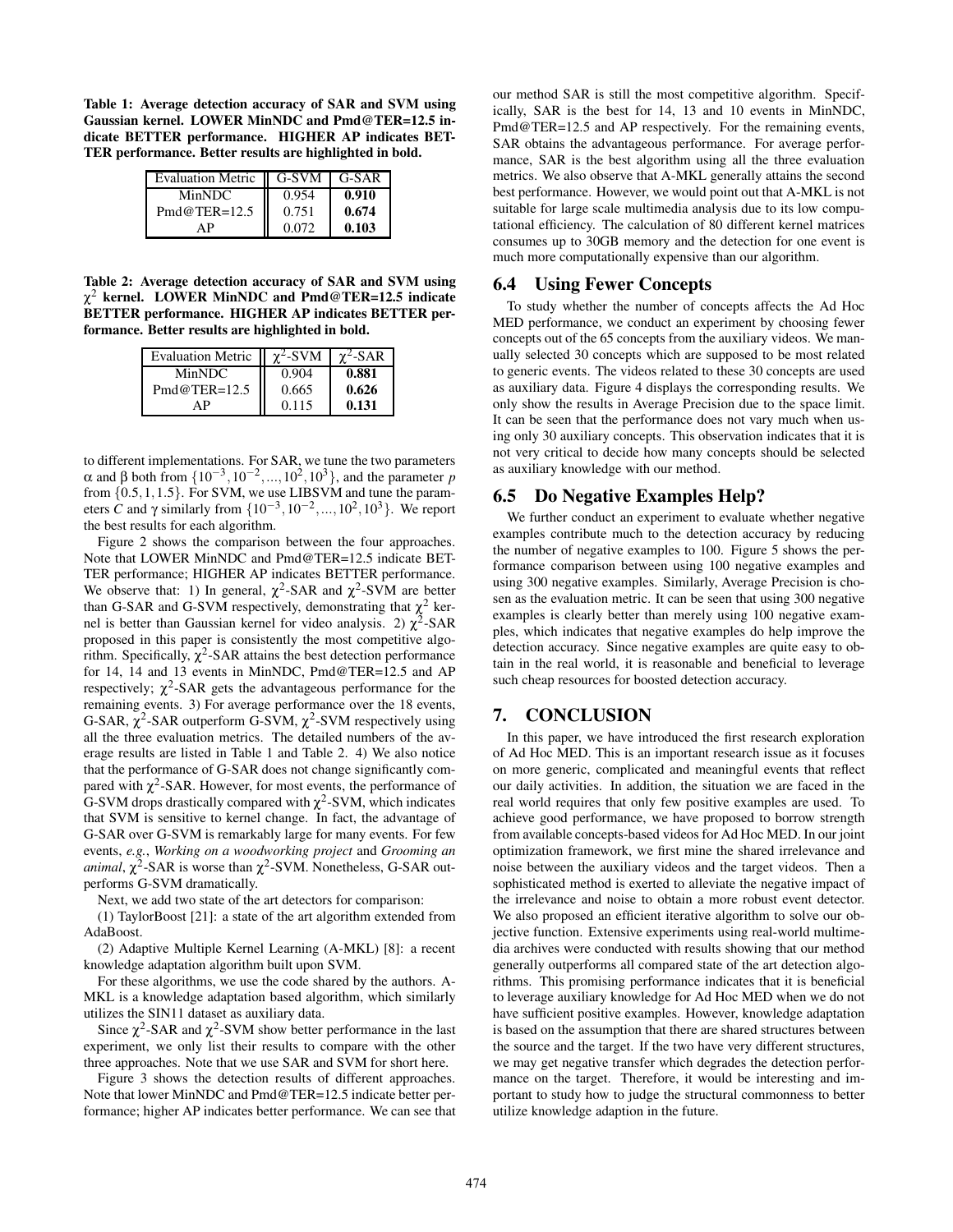

(p) *Working on a sewing project* (q) *Making a cake* (r) *Batting a run* (s) *Assembling a shelter* **Figure 2: Performance Comparison between SAR and SVM using different kernels. Note that LOWER MinNDC and Pmd@TER=12.5 indicate BETTER performance; HIGHER AP indicates BETTER performance.**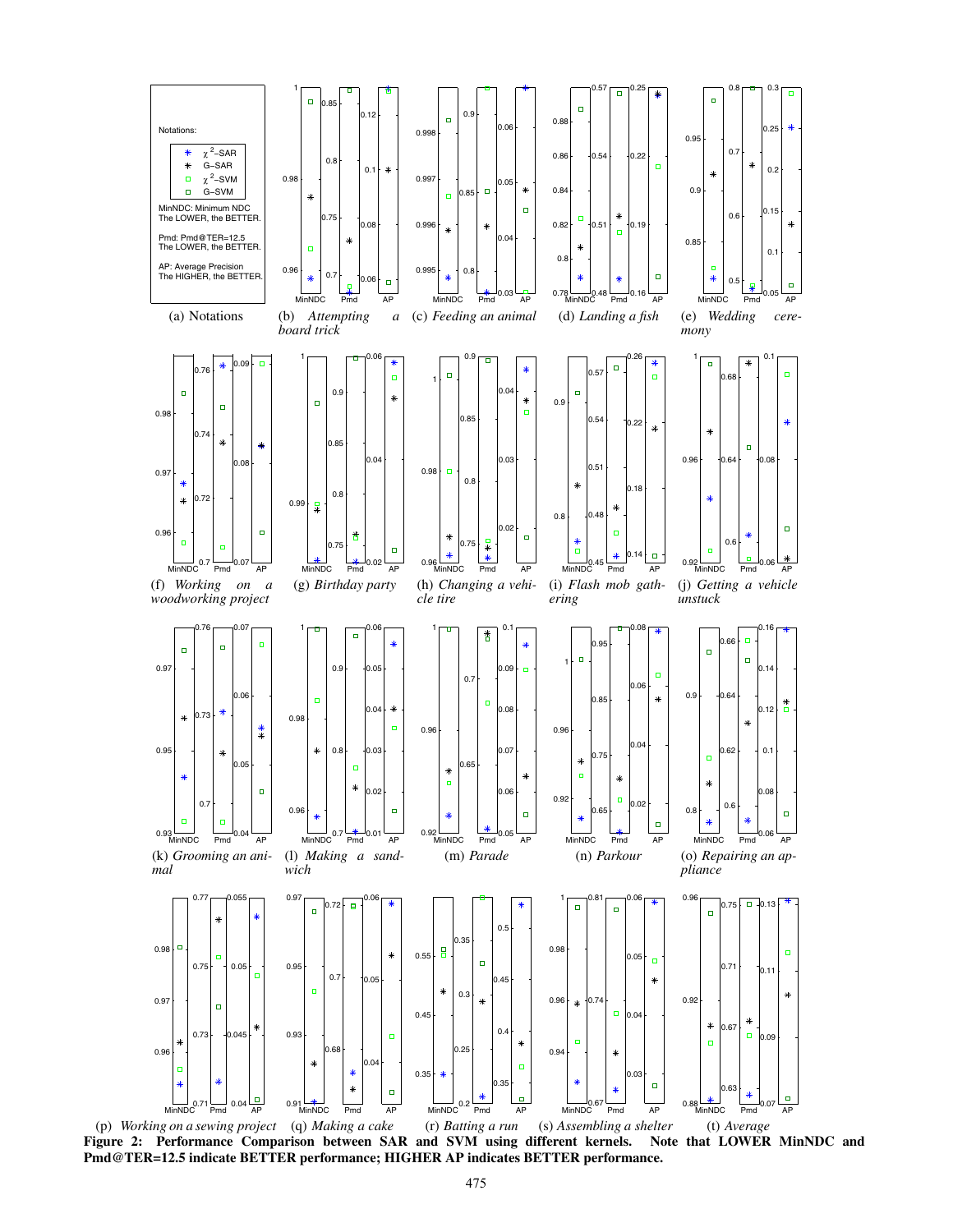

**Figure 3: Performance Comparison on Ad Hoc MED. Note that LOWER MinNDC and Pmd@TER=12.5 indicate BETTER performance; HIGHER AP indicates BETTER performance.**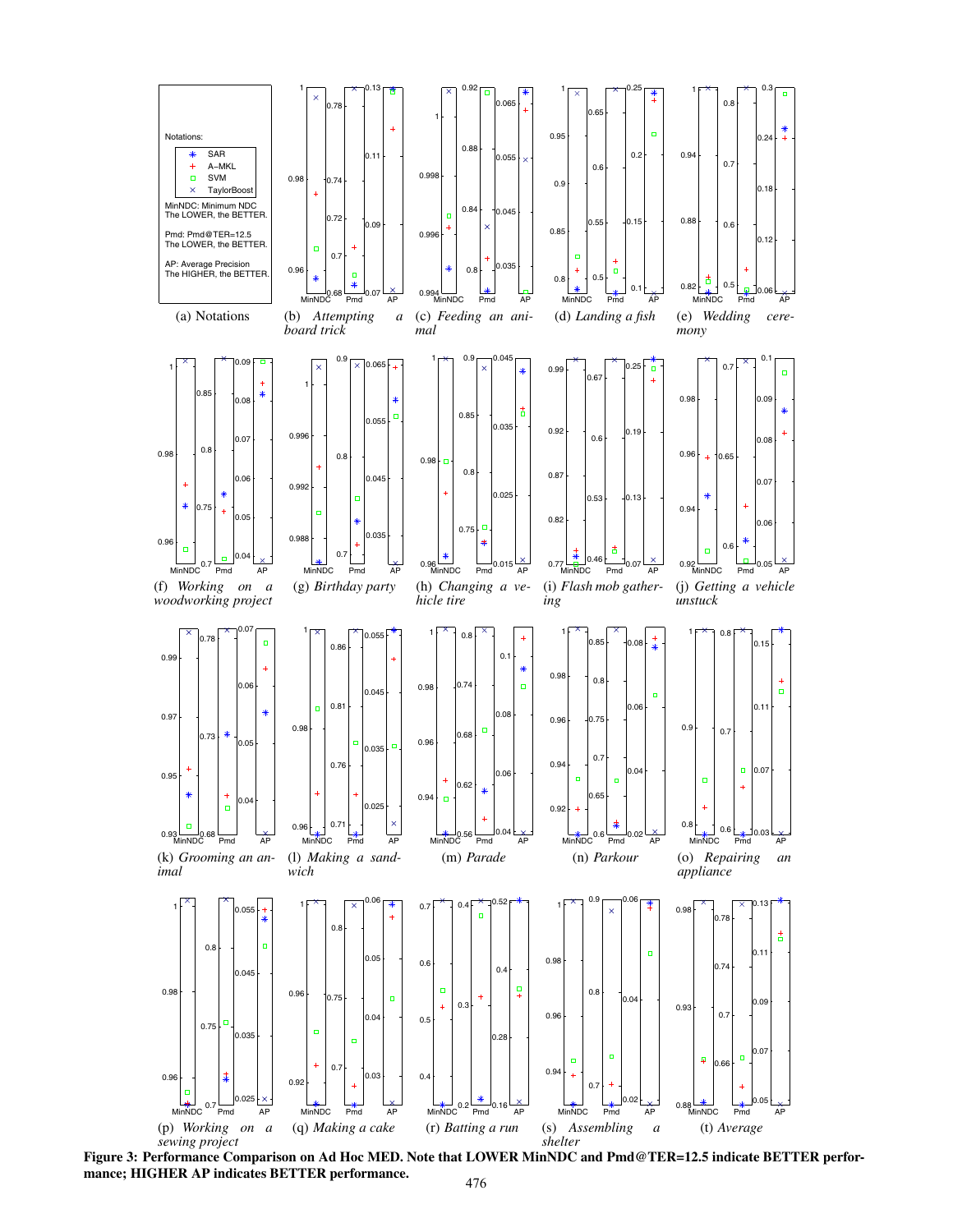

**Figure 4: Performance comparison between using 30 auxiliary concepts and using 65 auxiliary concepts.**



**Figure 5: Performance comparison between using 100 negative examples and using 300 negative examples.**

### **8. ACKNOWLEDGMENTS**

This paper was partially supported by the Glocal FP7 IP project, the S-PATTERNS FIRB project and the Intelligence Advanced Research Projects Activity (IARPA) via Department of Interior National Business Center contract number D11PC20068. The U.S. Government is authorized to reproduce and distribute reprints for Governmental purposes notwithstanding any copyright annotation thereon. Disclaimer: The views and conclusions contained herein are those of the authors and should not be interpreted as necessarily representing the official policies or endorsements, either expressed or implied, of IARPA, DoI/NBC, or the U.S. Government.

# **9. REFERENCES**

- [1] http://www.nist.gov/itl/iad/mig/upload/med11-evalplan-v03- 20110801a.pdf.
- [2] http://www.nist.gov/itl/iad/mig/upload/med12-evalplanv01.pdf.
- [3] Trec video retrieval evaluation. National Institute of Standards and Technology. *http://www-nlpir.nist.gov/projects/trecvid/*.
- [4] A. Adam, E. Rivlin, I. Shimshoni, and D. Reinitz. Robust real-time unusual event detection using multiple fixed-location monitors. *IEEE Trans. Pattern Anal. Mach. Intell.*, 30(3):555–560, 2008.
- [5] A. Argyriou, T. Evgeniou, and M. Pontil. Multi-task feature learning. In *NIPS*, pages 41–48, 2006.
- [6] L. Bao, L. Zhang, S.-I. Yu, Z. zhong Lan, L. Jiang, A. Overwijk, Q. Jin, S. Takahashi, B. Langner, Y. Li, M. Garbus, S. Burger, F. Metze, and A. Hauptmann.

Informedia @ TRECVID2011. In *NIST TRECVID Workshop*, 2011.

- [7] L. Cao, S.-F. Chang, N. Codella, C. Cotton, D. Ellis, L. Gong, M. Hill, G. Hua, J. Kender, M. Merler, Y. Mu, A. Natsev, and J. R. Smith. IBM Research and Columbia University TRECVID-2011 Multimedia Event Detection (MED) System. In *NIST TRECVID Workshop*, 2011.
- [8] L. Duan, D. Xu, I. W.-H. Tsang, and J. Luo. Visual event recognition in videos by learning from web data. In *CVPR*, 2010.
- [9] L. Fei-Fei and L.-J. Li. What, Where and Who? Telling the Story of an Image by Activity Classification, Scene Recognition and Object Categorization. *Studies in Computational Intelligence- Computer Vision*, pages 157–171, 2010.
- [10] Y. Han, F. Wu, Y. Zhuang, and X. He. Multi-label transfer learning with sparse representation. *IEEE Trans. Circuits Syst. Video Techn.*, 20(8):1110–1121, 2010.
- [11] A. G. Hauptmann, R. Yan, W.-H. Lin, M. G. Christel, and H. D. Wactlar. Can high-level concepts fill the semantic gap in video retrieval? a case study with broadcast news. *IEEE Transactions on Multimedia*, 9(5):958–966, 2007.
- [12] Y.-G. Jiang, C.-W. Ngo, and S.-F. Chang. Semantic context transfer across heterogeneous sources for domain adaptive video search. In *ACM Multimedia*, pages 155–164, 2009.
- [13] Z.-Z. Lan, L. Bao, S.-I. Yu, W. Liu, and A. G. Hauptmann. Double fusion for multimedia event detection. In *MMM*, pages 173–185, 2012.
- [14] K.-H. Liu, M.-F. Weng, C.-Y. Tseng, Y.-Y. Chuang, and M.-S. Chen. Association and temporal rule mining for